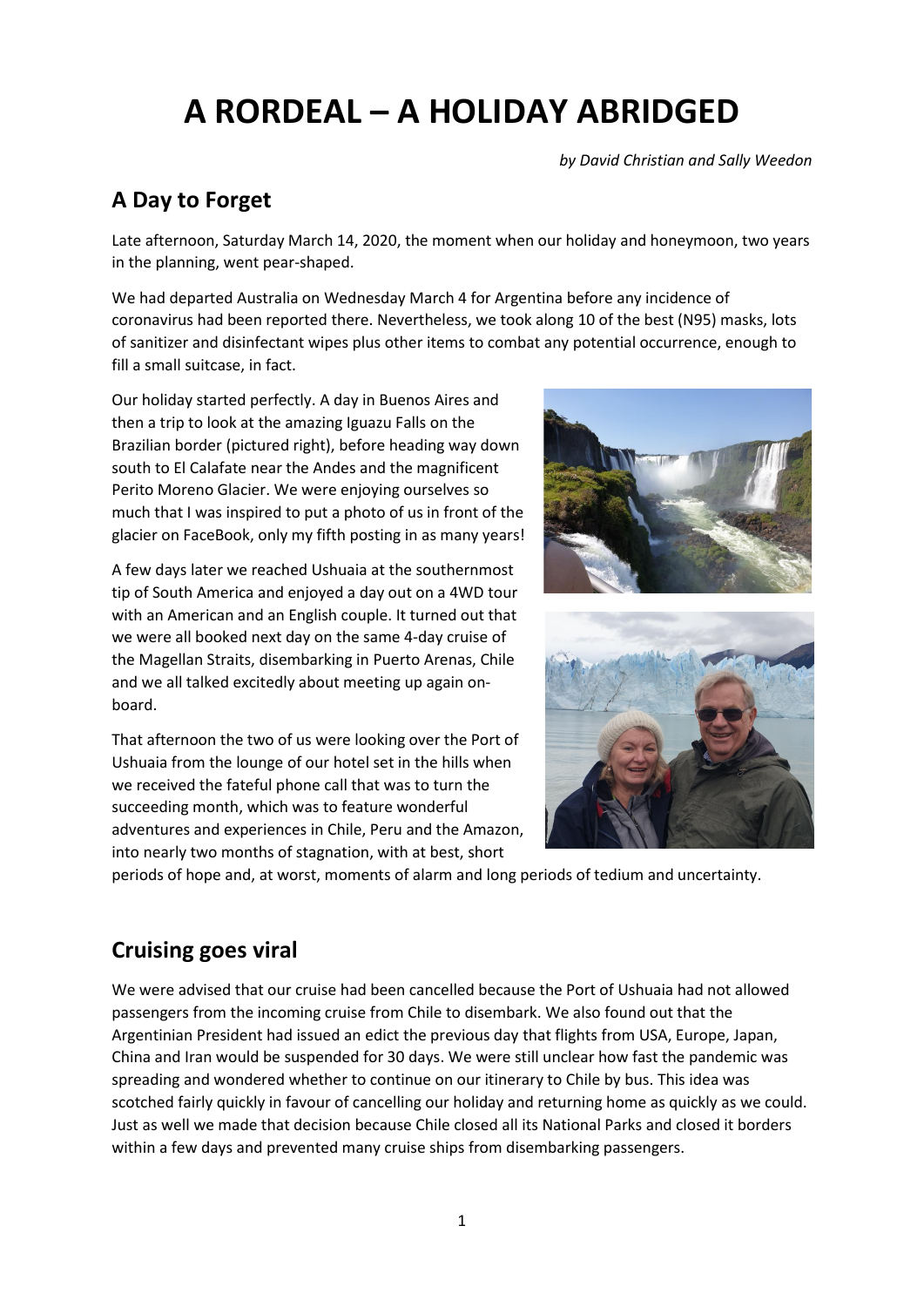One hundred Australian doctors and dentists on the *Roald Amundsen* were repatriated from the Falkland Islands on Friday March 27 after being refused disembarkation in Puerto Arenas. There were also 130 Australians on the *Ocean Atlantic* who were repatriated from Uruguay by the company that chartered her, Chimu Adventures, on Wednesday April 1 after not being allowed to disembark in Puerto Madryn. The *Zaandam* cruise with 1,200 passengers, including 133 Australians, which departed Buenos Aires on Saturday March 7, was originally scheduled to end in Valparaiso on Saturday March 21. It soldiered on to Panama and ultimately Florida from where Australians were eventually repatriated on Tuesday April 7.

Leaving local misadventures like the Ruby Princess aside, perhaps the worst cruising incident in South America was the *Greg Mortimer* which left Ushuaia for Antarctica on Sunday March 15, the very day our cruise was cancelled. This ship ended up in the Port of Montevideo, Uruguay, on Friday March 27 and at that stage there were just a few cases of infection. However, the majority of healthy passengers were not allowed to disembark and join the Chimu Adventures repatriation flight that departed four days later. They were left stranded until Easter Sunday (April 12), by which time about half of the passengers were affected. The majority of them (133) were then repatriated on a charter flight organized by the tour organizer and ship owner, Aurora Expeditions. This necessitated a plane that had been specially adapted for the purpose and allegedly at a cost to each passenger of \$15,000, dwarfing the \$5,000 cost of the Chimu Adventures flight. The matter is not over as it is reported that some of the passengers are suing the company. We met a Melbourne couple flying with us from El Calafate to Ushuaia who were also going cruising but they said that they were on an Antarctic cruise rather than our one. Unfortunately, we suspect that they were joining the *Greg Mortimer.*

### **A Disastrous Renege**

Air New Zealand was our carrier and our return trip had been booked for Monday April 13. We found out on March 15 from a NZ newspaper (rather than being contacted directly) that their flights from Buenos Aires were suspended from March 31. We spent two days trying to get hold of Air New Zealand via their local offices in order to reschedule. We also tried via Australian office with the assistance of family. Despite repeated calls we could not make contact so we flew back to Buenos Aires on the morning of Monday March 16.

We finally managed to make contact by phone with the Air New Zealand office in Buenos Aires by midday but were put onto a NZ toll free customer services line, one that was never answered after 1¼ hours waiting on the phone.

We then took a taxi to the office in the afternoon and when we arrived, we were amazed to see that the office was closed. Fortunately, someone saw this "elderly" couple looking dejected in the corridor and let us in. The manager was very helpful, cancelled the \$5,000 (for two) contingency fare that we had booked on-line and secured a refund, and rescheduled us using our original booking and fare for Wednesday March 25, giving us 6 days of grace. Didn't we feel smug! We went back to our hotel, boasted of our success to others and treated ourselves to a nice dinner. Don't they say "Many a Slip between Cup and Lip"? Well we had a slip, more like a landslide right ahead of us. Over the next couple of days, while we were waiting patiently in our hotel for our flight home, others were scrambling desperately to find themselves a commercial flight back. In some cases, this involved repeated trips to the airport at \$40 each way. The last laugh was on them because some of them got away, whereas Air New Zealand, abruptly and without warning, decided to terminate all their flights from March 18 and we were now in trouble.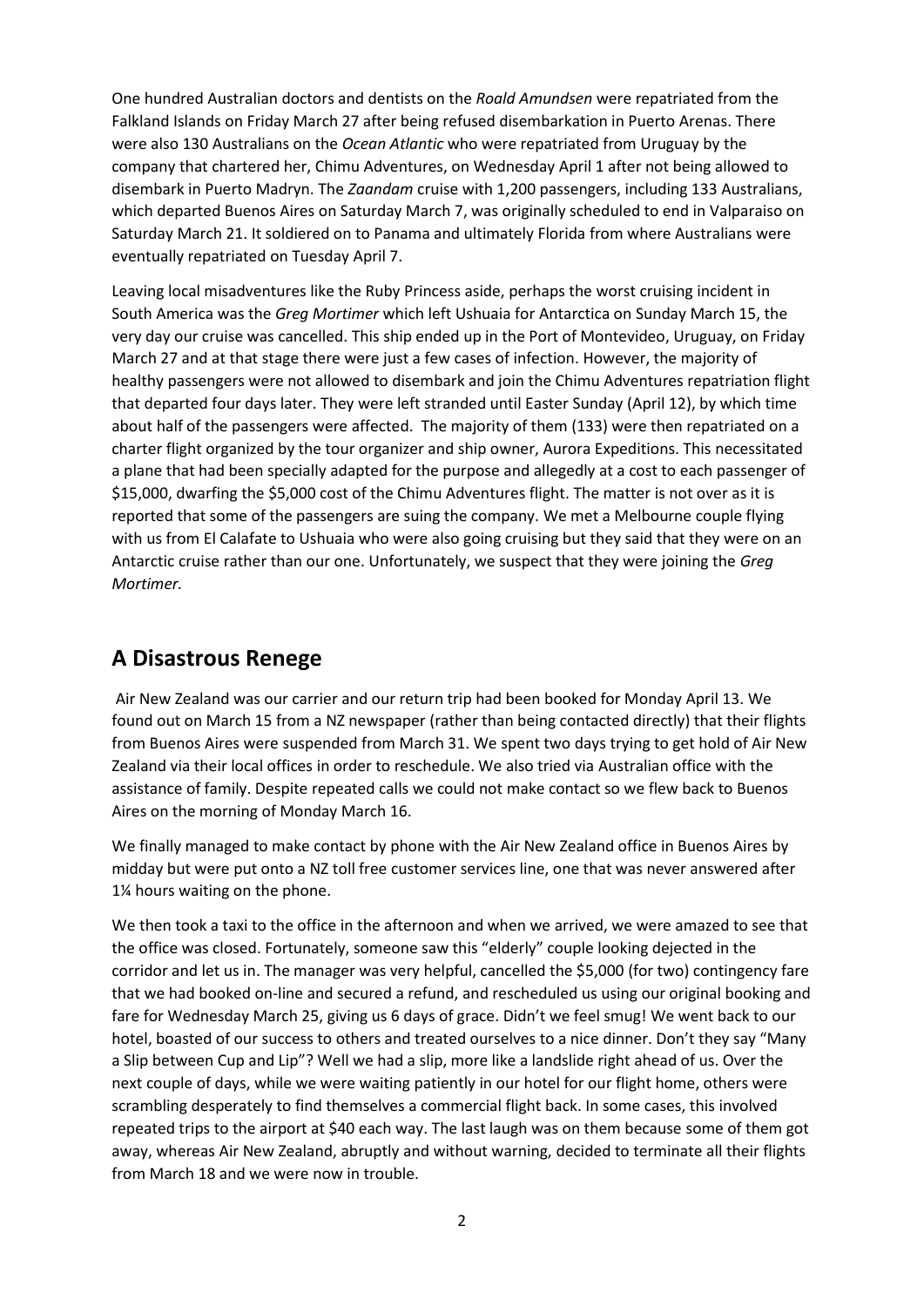We dashed out to the airport ourselves on Thursday March 19. LATAM (a South American airline) was the only office open there and they had nothing to offer other than the worrying comment that it was possible that the airport would be closed. We noticed a long line of people getting on an Air Canada flight so contacted one of our family who booked a flight via Santiago, Toronto and Vancouver back to Brisbane on the following Wednesday nearly a week later. Over the next few days, we closely monitored the Air Canada flights leaving prior to ours. Two out of three departed successfully and then there were three more, including ours, which were next in-line. However, three days before the flight, the Canadian government shut down the Santiago to Toronto leg and our flight was cancelled. The family member then had Air Canada rebook us on an alternative flight for the following Saturday which basically used LATAM and flew from Santiago to Sydney. This was also cancelled almost immediately, when Ethiopian Airlines who would have carried us on the first leg from Buenos Aires to Sao Paolo in Brazil cancelled. Finally, we had expressed interest in another charter flight organized by Chimu Adventures out of Argentina but the government never approved this. The cost again was a heady \$10,000 for both of us.

As a last resort, we headed back out to the airport on that Wednesday, hoping to pick up an earlier Ethiopian Airways flight, with stopover in Sao Paolo, and pick up the rest of the rescheduled Air Canada flight two days later. This was a very different trip to the airport with police road blocks all over the place but we managed to get there because we had a free passage document from the Australian Embassy that enabled us to be taken to the airport. We joined the queue waiting outside the Terminal but that night's flight never arrived and we were not allowed entry. It transpired that the Ethiopian flights on the two previous nights had not arrived either.

Getting back to the apartment from the airport was more difficult than getting there because the government didn't want people returning from the airport but with the help of our taxi driver who advised that our flight was cancelled and that we had never entered the terminal, we got back. Of course, we didn't actually have a flight booked for that evening, so were lucky to get back without further ordeal.

The following day (Thursday March 26), the Argentinian government closed the airport to all commercial flights, meaning that we were now well and truly stranded. Repatriation of Argentinian nationals continued after this for some weeks. There were also occasional unannounced repatriation flights by other countries such as to the USA, France and Holland if you were nimble enough to find about them in time, say through the embassies, and booked what seats remained after the nationals had all been catered for, and then pack and get out to the airport smartly. This was possible if you were in Buenos Aires but virtually impossible if you were locked down in the more far flung provinces.

The Air Canada cost one-way Economy to Australia was \$8,200 for the two of us. Contrast that with the \$4,000 cost both ways on Premium Economy for the both of us originally booked with Air New Zealand which had reneged and been the root cause of our stranding. In all, we had six flight cancellations before we resigned ourselves to an indeterminate wait.

#### **Lockdown**

Argentina was put into the first of four successive two-week lockdowns (so far) by the government on Thursday March 19 and all hotels had to be vacated. Remember, this was only five days after we got warning of the first government intervention. Fortunately, we had befriended the manager of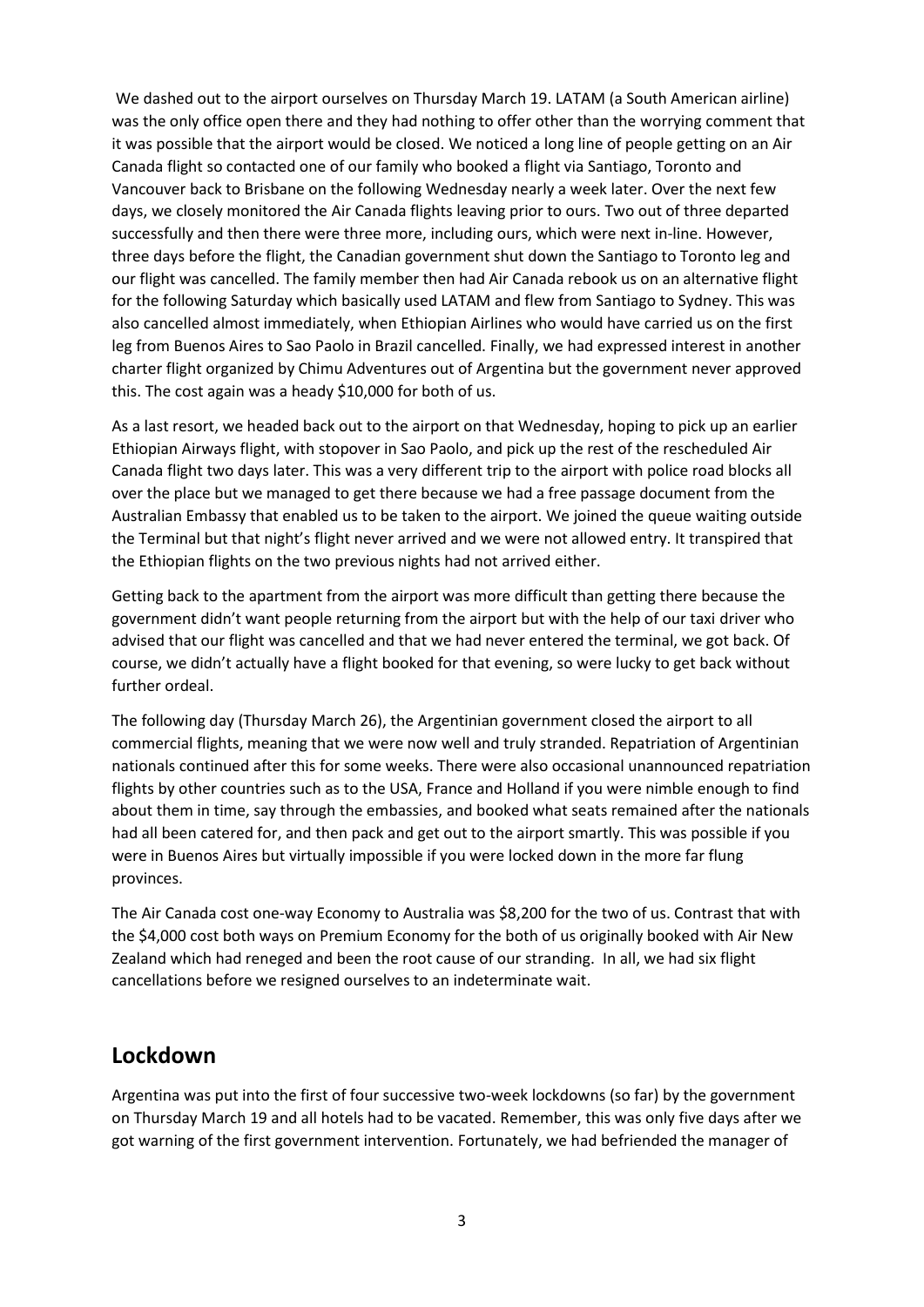our hotel through this period and he took pity on us and offered us the use of the studio apartment the hotel owned adjoining the hotel for a discounted price until our flight out.

The Hotel Manager informed the Apartment Building Manager and showed her that we had been in Argentina for more than 14 days without symptoms when we moved in. However, she did not inform all the residents, some of whom complained about the intrusion of these foreigners during lockdown who may be carrying the disease. Hence, our initial stay was a bit insecure until all interested parties were aware that we were disease-free and aware of our social distancing obligations. We were befriended by a man in the building who could speak English and with his advocacy and our photo of our coronavirus combat kit, things settled down over a few days. The Building Manager even had her daughter who could speak English talking to us on WhatsApp from Tennant Creek! She made sure we could understand all the rapidly changing restrictions concerning such things as social distancing, going out for food or toiletries only (not exercise) one at a time during the lockdown. Later we could Google the references to coronavirus in Argentina and make use of the English translation of the articles to keep up with the constantly changing regulations.

Policing of the lockdown was extremely strict. At one stage there were more people in prison for non-compliance than the number of people being treated in hospital according to a lady medico we came to know. There were also hundreds if not thousands of cars that had been impounded when they were pulled up at road blocks. When we visited the airport, we saw scores of them beside toll booths on the motorway ready to be towed away.

We were now effectively stuck in our studio apartment for 23½ hours a day, with nothing but unknown delays, ongoing accommodation costs and eventual further flight costs to look forward to.

We did at least have cooking facilities in our studio apartment, much-needed wi-fi and access to fresh food. We also had Netflix and about six English speaking channels to watch along with my Kindle, Sally's iPad, a pack of cards and a crossword book.

We were locked down in Buenos Aires for a total of six weeks, with virtually no time outdoors. We had each other but there were several people on their own and others with small children.

The social networks that were set up were both entertainment and a comfort to us particularly in terms of working together to try to lobby the Australian government to show some interest in our dilemma and perhaps organize a repatriation flight. We all noted the pro-activity of other governments in this regard when contrasted with the laggard approach of the Australian and New Zealand governments.

We were part of a "Stranded Australians in Argentina" Facebook group and also a similar WhatsApp group and the conversations on those helped to relieve the boredom of the days in lockdown even if they often reflected the frustration, anger and disillusionment that we all felt at times. From these social networks and the various embassy web sites, we were aware of the intermittent repatriation flights that occurred from Argentina during this period. Seats available on the occasional flights were few and far between and expensive, with durations of up to 50 hours, and one had to be very nimble to take advantage of them. One of our group stuck in Ushuaia managed to charter a small plane to Buenos Aires with others and then joined a Dutch repatriation flight to Amsterdam before taking a Qatar flight to Doha and waiting another 20 hours before taking the last leg to Sydney and quarantine. Another took a flight on Eastern Airlines to Miami and then via Dulles and San Francisco to Australia. In both cases, the flight were multi-days and cost around \$5,000 economy.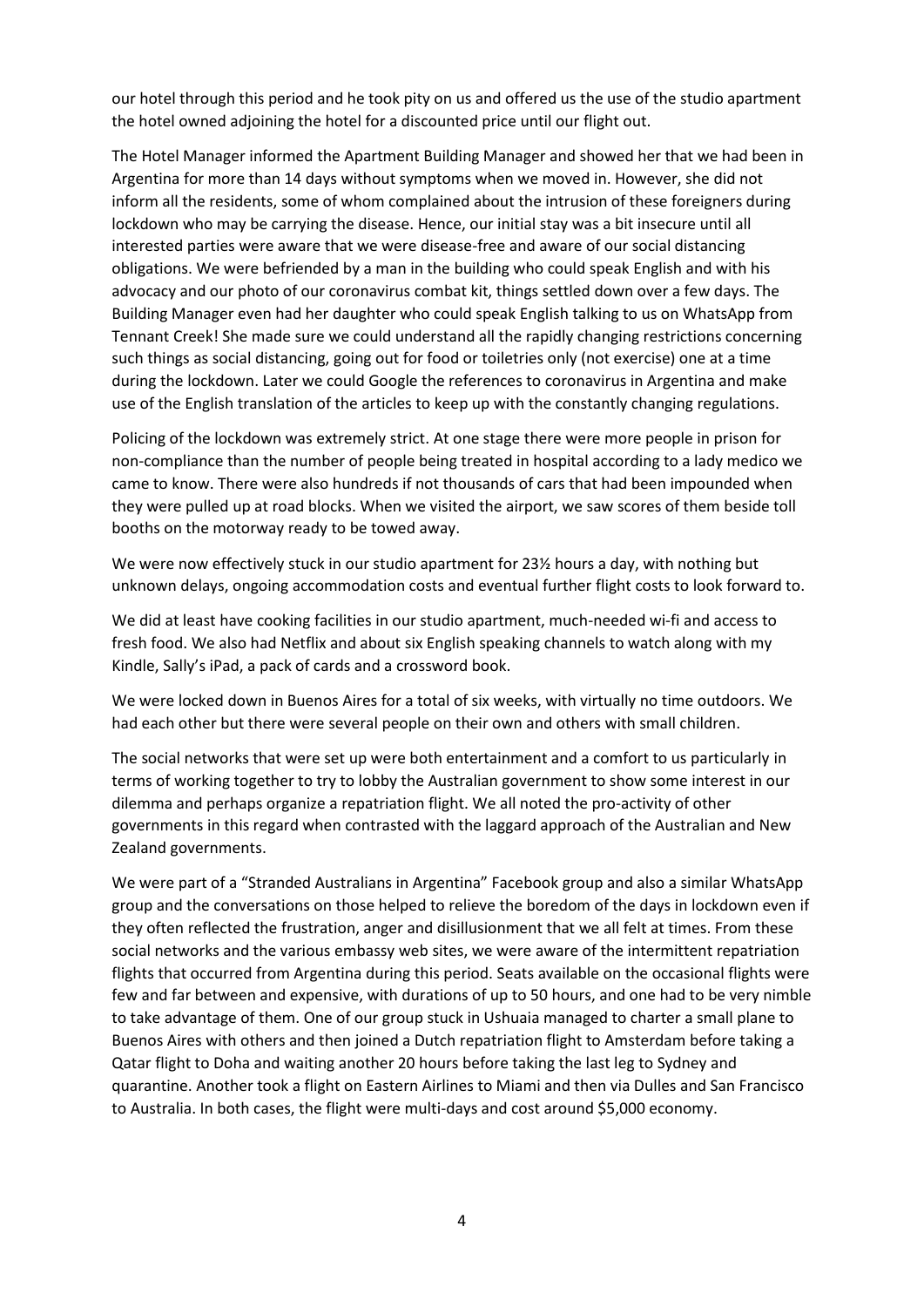# **Saved by the Australia Government and Qantas ……… eventually**

It was Thursday March 19 when we first visited the Australian Embassy to try and register ourselves as stranded Australian citizens. We were not admitted and the guard merely pointed us to one notice of many stuck on the entrance that said to call an Australian number that dealt with holidays and visas. As one might have suspected this proved to be totally unhelpful and useless. We had also kept up with Smart Traveller but that no longer allowed one to register oneself either, rather only to be a subscriber to one of their publications of interest.

The airport was closed on Thursday March 26. There was no hope of us getting out on a commercial flight and there was no sign that our government was going to rescue us. For the more than 100 members of our group, the first encouraging sign came over a week later, on Friday April 3. The Foreign Minister confirmed that repatriation flights were to take place from certain hubs like London, Los Angeles and Hong Kong and she mentioned in an Alan Jones interview that discussions with Argentina were underway. Following that, the next Thursday there was in an announcement that repatriation flights were to take place from Peru and later South Africa and Argentina.

This was a very long period for people to wait without any degree of certainty but by early April the Australian Embassy was, at least, collecting a list of names of Australians in Argentina wanting to get home. Consequently, there was a great deal of activity by the stranded Australians to raise our profile and try to get the government to take some action and to take it earlier rather than later. MPs were lobbied. The news media was contacted. Penny Wong was very supportive in her comments in the Senate.

Amid all this uncertainty, we were most fortunate to have direct contact with the Australian Ambassador in Buenos Aires who took personal interest in our welfare. One of our bridge partners is married to a former diplomat. Following their very welcome intervention, we were contacted

directly by the Ambassador and he kept in contact with us throughout those final few weeks of uncertainty as negotiations, approvals and complex arrangements took place until that momentous day on ANZAC Day, April 25, when we finally flew out on a Qantas repatriation flight to Melbourne. Pictured at the airport are Australasian ambassadors and embassy staff, Qantas pilots and some of the passengers.



It did take a very long time to organize the repatriation flight but the cautiousness of the Argentine government was probably a factor as was the nearly 100,000 kilometres of travel and provincial approvals that the Embassy had to organize to extricate us from all corners of the country and to have those in the provinces meeting the government's requirement to arrive not more than 24 hours before the flight departure.

What a wonderful day the  $25<sup>th</sup>$  was, with six buses lining up outside the Embassy to take us to the airport. No roadblocks in sight, and once we had passed our medicals, we were ushered smartly through baggage checks and immigration. Out fellow passengers were all eagerly awaiting the flight out on the plane with a kangaroo on its tail within full view, the first time Qantas had been to Buenos Aires since 2012.